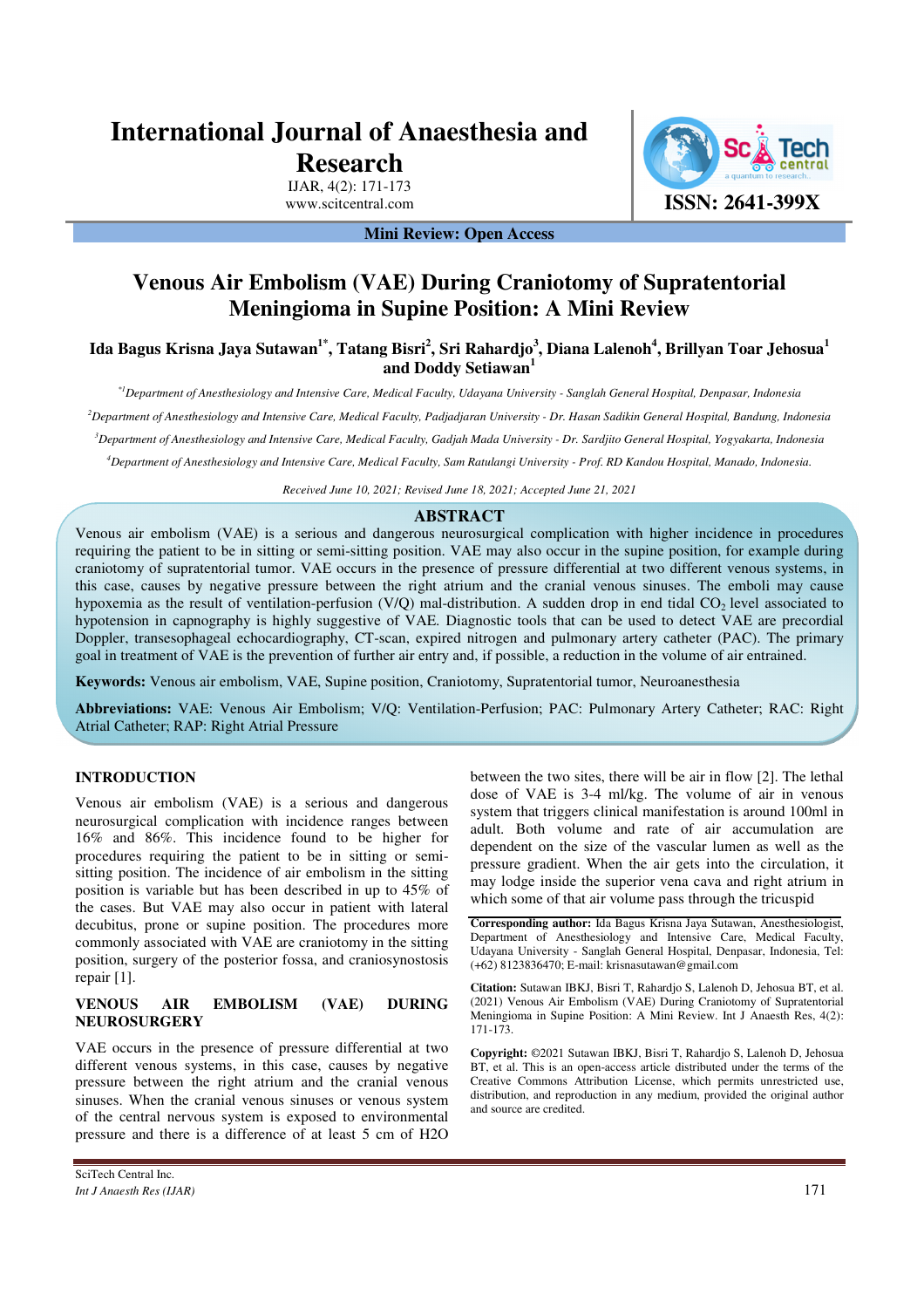valve to the pulmonary artery. When the air volume is large enough, it may block the pulmonary arteries causing vasoconstriction and impairment of ventilation and also pulmonary perfusion ratio. The mechanism of this hypoxemia is the result of ventilation-perfusion (V/Q) maldistribution. If the air volume obstructs the pulmonary artery flow, it may cause a drop in cardiac output which due to acute right heart failure or reduced left ventricular filling caused by decreased of pulmonary veins blood flow [3]. Large emboli may cause paradoxical (arterial) embolization by acutely increasing RAP, facilitating a right to left shunting through a patent foramen ovale or across the pulmonary capillary bed.

The clinical manifestation depends on patient's consciousness. If the patient is awake during the surgical procedure, VAE may manifest as coughing with arterial oxygen desaturation, dyspnea, chest pain, nausea and arterial hypotension with heart murmur in auscultation. If the patient is unconscious, there may be a sudden drop in end tidal  $CO<sub>2</sub>$ level associated to hypotension in capnography. In the postoperative period, patients may develop neurological impairment and cardiovascular disorder such as acute right heart failure, pulmonary hypertension, myocardial ischemia and pulmonary edema. The air bubbles in pulmonary microvasculature may also trigger the release of inflammatory cytokine and platelet activation which result in the presence of coagulopathy and thrombocytopenia [4]. Another diagnostic tool that can be used to detect VAE is precordial Doppler, transesophageal echocardiography, CTscan, expired nitrogen and pulmonary artery catheter (PAC). Precordial Doppler can detect the presence of air in the blood and highly sensitive as compared to capnography and conventional hemodynamic monitoring for the diagnosis of VAE. The transducer should be placed in the right atrium when the patient is already in the final surgical position. A routine test should be done prior to starting the procedure: an amount between 0.25 and 1 mL of air or 3-5 mL of stirred saline solution is injected through the central catheter. The anesthesiologist should be familiar with the sound of the precordial Doppler when the air flows in to the heart cavities in order to have a reference prior to starting the procedure [5]. TEE is the most sensitive invasive method for diagnosing VAE which allow the diagnosis of small air volumes in the heart - between 0.01 and 0.19 mL/kg [6]. In the CT-scan, the presence of air in the dural venous sinuses, in the cortical vein or in the pterygoid plexus is diagnostic [4]. In expired nitrogen test, the presence of nitrogen in the expired gas monitor when the patient is breathing 100% oxygen is highly suggestive of VAE [1]. Increase in PAP caused by small amount of air can be detected through PAC. PAC offers early detection of VAE and has the possible advantage of offering prognostic information as to whether the surgical procedure should be continued or not [7].

#### **POSITIONING DURING CRANIOTOMY**

Some factors that associated with VAE are air volume, patient's position and the type of surgical procedure. The procedure with the highest risk of VAE occurrence is when the patient is required to be in the sitting or semi-sitting position; however, it is important to note that the fact of being in the supine position does not rule out the probability of VAE. Therefore, the sitting or semi-sitting position in neurosurgery are now rarely used. These positions are also prone to caused sciatic nerve injury, macroglossia, and tension pneumoencephalon, inter alia [8]. Neurosurgical operations performed in the lateral, supine, or prone positions have an incidence ranging from 15% to 25% [9]. The incidence of VAE in sitting position for cervical laminectomy is 10% and may be as high as 80% in seated posterior fosse surgery [10].

Venous air embolism in the prone position was first reported in 1969 during a craniotomy for a posterior fosse exploration in which the head was elevated 10 cm above the heart level and 10 cm  $H_2O$  of negative pressure was applied to the expiratory phase using a Bird ventilator [11]. In a case series of VAE in prone position reported by Albin et al, the critical factors related to the type of positioning used to secure the prone position are the use of the Hasting's (Canadian) frame and the four-poster frame which both decrease the intraabdominal pressure and increase the inter-laminar space in the lumbar spine. In both positions, the abdomen hangs free and the lower extremities are dependent. Furthermore, the legs need to be wrapped to avoid pooling of blood. These case series indicate the need for serious consideration of complete monitoring for VAE whenever a patient is placed prone using any of the positioning techniques that allows for free movement of the abdomen [12].

Despite the highest incidence rates of VAE was occurred in neurosurgery with sitting position, VAE also can occur at the supine position as reported by a case report in 2017 [13]. It was reported that in neurosurgery in supine position may also had a big risk of sinus laceration. When the opened vein is failed to collapse, it may increase the risk of VAE. It only needs 5 cmH2O pressure differences to create suction effect in the open vein [8].

## **MANAGEMENT OF VAE**

The primary goal in treatment of VAE is the prevention of further air entry and, if possible, a reduction in the volume of air entrained. The first thing to do is to inform the neurosurgeon to start the irrigation of the surgical field and provide coverage to any blood vessels that may be exposed. Then 100% oxygen should be used and always avoid using nitrous oxide or any air/oxygen mixtures. Repositioning of the patient is also important, if possible, the left lateral decubitus (Durant maneuver) is preferring therefore the air bubbles move toward the right atrium. If the patient has a